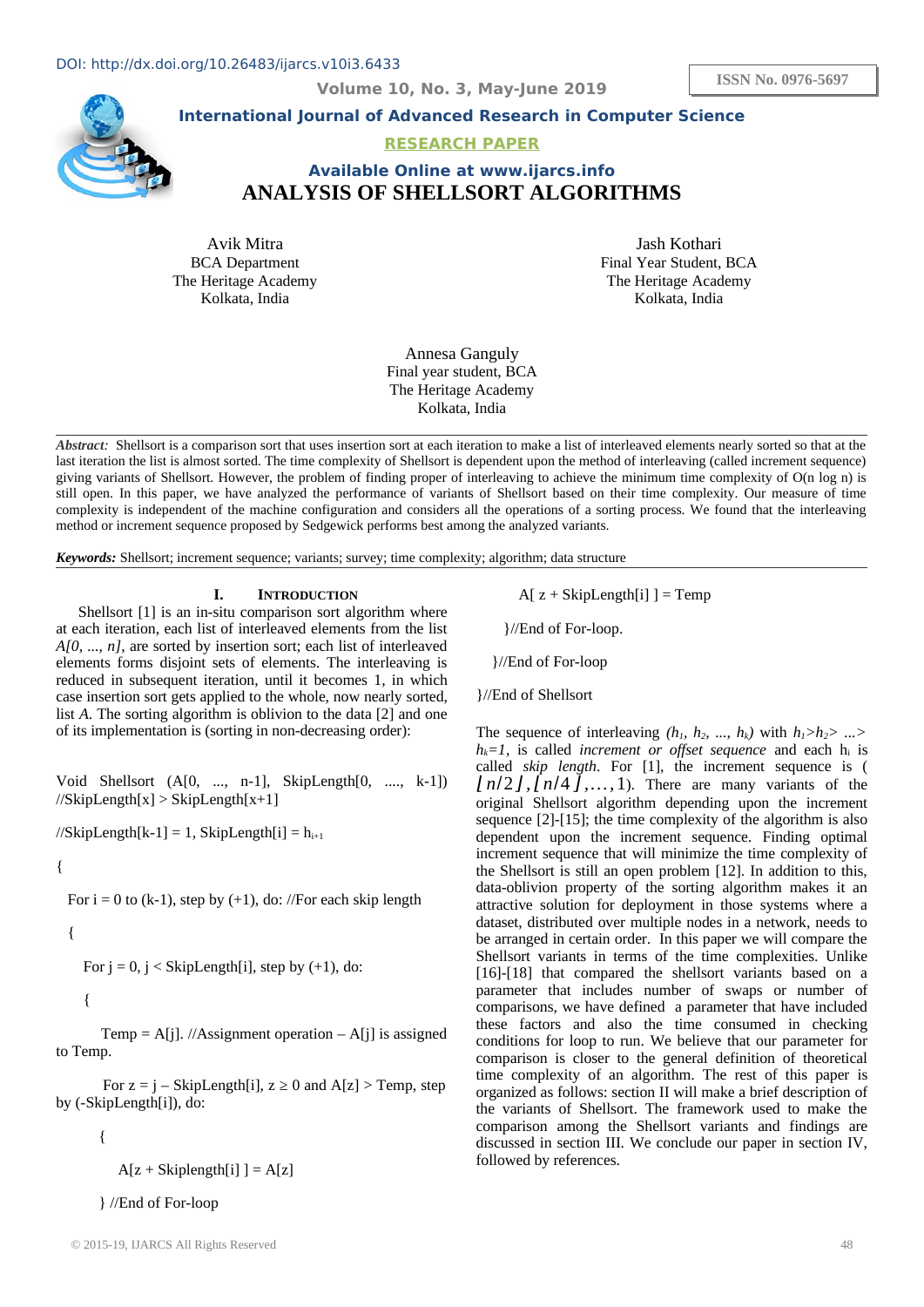#### **II. SURVEY OF SHELLSORT VARIANTS**

At i-th iteration of Shellsort, list *A* gets subdivided into *h<sup>i</sup>* sublists each of size  $\int n/h$   $\int$  [12], and insertion sort is applied to each of these lists. So, the time complexity of the sorting algorithm depends upon the time complexity of sorting each of the sublists. Moreover, since each of these sublists gets sorted resulting partially sorted list, therefore, at subsequent iterations it is expected that there will be less swaps than the number of comparisons. The sequence proposed by Shell [1] uses *⌊*log *n ⌋* length sequence. The time complexity in worst case is proved to be  $O(n^2)$  when n is a power of 2. To reduce the time complexity, [3] proposed that even skip length should be replaced by next odd number, resulting time complexity of  $O(n^{3/2})$ . [4] also achieved the same worst-case complexity using

the increment sequence  $\left(\frac{n}{2}\right)$  $\frac{n}{2}$ +1,...  $\frac{n}{2^{l \log n}}$  $\frac{n}{2^{\lceil \log n \rceil}} + 1, 1$ . [5] obtained

a tighter bound of  $\Theta(n^{\frac{3}{2}})$  $\sqrt{2}$ ) using reverse of the following generated sequence (note that mod represents modular operation):

For i =1 to  $2^{\log(n-1)l}$ ; i = i\*2 //Double value of i at each iteration

{

$$
\mathbf{J} =
$$

 $\mathbf{i}$ 

Do{ Store J // Note J

 $J = (3 * J)/2$  //Integer division

} while ( J mod 3 =  $=$  0 and  $J \le n$ ) //End of Do-while loop

}//End of For-loop

The problem of moving an element to its rightful place is reduced to Frobenius problem [19] by [6] where it is derived that at each iteration, the skip length should not be a linear combination of the skip length of the next iterations, thus avoiding unnecessary relocation of same element in the list; this resulted better time complexity of  $O(n^{5/4})$ . Time complexity of 3-tuple increment sequence (h, k, 1) is studied in [7] where the exact time complexities for each of the three iterations are derived. [8] proposed the increment sequences – *h*<sub>*k*</sub> = 1 and *h*<sub>*i*</sub>=3*h*<sub>*i*+*1*</sub> + 1 where *h*<sub>1</sub> is such that 3*h*<sub>0</sub>  $\geq$  *n*, and (2, 1), whereas, [9] proposed the reverse of following increment sequence  $(3h<sub>i</sub> ≥ n)$  using the Frobenius problem: *i*

$$
h_i = \begin{cases} 9.2^{i} - 9.2^{\frac{1}{2}} + 1 \text{ if } s \text{ is even} \\ 8.2^{i} - 6.2^{\frac{i+1}{2}} + 1 \text{ if } s \text{ is odd} \end{cases}
$$

Using this increment sequence,  $O(n^{4/3})$  time complexity is achieved. 3-tuple increment sequence for Shellsort are again explored in [10] where the increment sequence  $(n^{7/15}, n^{1/5}, 1)$  is proposed, getting a time complexity of  $O(n^{23/15})$ . [11] proposed increment sequence where  $h_i = 2^i-1$  ( $i \ge 1$ ) until  $h_i \ge n$ ; the achieved time complexity is almost same as in [3]. [12] analyzed three increment sequences: (1)  $(n^{1/3}, 1)$  with time

complexity  $\Omega(n^{5/3})$  (2)  $(n^{1/2}, n^{1/4}, 1)$  with time complexity  $O(n^{3/2})$  (3)  $(n^{11/16}, n^{7/16}, n^{3/16}, 1)$  with time complexity  $Ω(n^{21/16})$ . [13] with increment sequence  $(\int n^{\frac{1}{3}}$ <sup>3</sup>+1*⌉,⌈ n* 1  $\overline{^3}$  *l* , 1) obtained time complexity of  $O(n^{5/3})$ . Genetic algorithm used in [14] to generate two increment sequences based on the size of the list A: 7-tuple increment sequence is used when size of A is between 1000 and 1 million; 15-tuple increment sequence is used when size of A exceeds 1 million. [15] uses binary search algorithm for each skip length so that the time complexity of the algorithm becomes O(n log n); the algorithm implicitly uses reverse of the increment sequence 9*h<sup>i</sup>*

$$
h_i = \int \left[9(9/4)^i - 4\right] / 5 \, \text{J} \, \text{such that} \, \frac{9 \, n_i}{4} < n \wedge i \geq 0. \qquad \text{The}
$$

discussed variants did not achieve the lower bound *Θ*(*n* log*n*) [20] of a comparison sort algorithm. During writing of this paper this bound is probabilistically achieved by [2] and [17] proved that to achieve the lower bound the length of the increment sequence will be *Θ* ¿, which is yet to be found.

 Most of the time complexities of the Shellsort variants have considered either number of swaps or number of comparisons, except [14] and [21] which have additionally used a specialized machine for actual time taken. However, during run of algorithm associated variables like use of counter variables and temporary variables, using instruction for increment or decrement etc., adds up the time complexity and their contribution to the time complexity is proportional to the number of times a loop, using these, runs. In the next section we define a parameter measuring of time complexity where we include these factors and using this parameter we make compare the performances of the Shellsort variants.

## **III. COMPARATIVE ANALYSIS OF SHELLSORT VARIANTS**

We first define the parameter for the comparison followed by the methodology for comparison and results obtained.

#### *A. Defining Complexity*

Time complexity of an algorithm B,  $C(B)$ , consisting  $(I_1, \ldots, I_t)$ instructions running  $(n_1, ... n_t)$  times respectively can be defined as:

$$
C(B) = \sum_{j=1}^{t} (I \ddot{\omega} \dot{\omega} \dot{\omega} \times n_j) \dot{\omega}
$$

.. (1)

We can, therefore, measure *C(B)* by using a global variable which is initially set to 0; the variable gets incremented by one for each execution of the instructions.

 The definition (1) includes the number of comparisons, number of exchanges and the number of times associated variables are used. The definition is also independent of underlying platform used for implementation of the algorithm B.

#### *B. Methodology for Comparison*

We compare average case complexities of the Shellsort variants. We have selected the variants [1][3]-[5][7]-[13] and [15]. We have not taken [2] as it is a probabilistic algorithm where sorting is not guaranteed (though the probability of getting a sorted list is very high). The increment sequence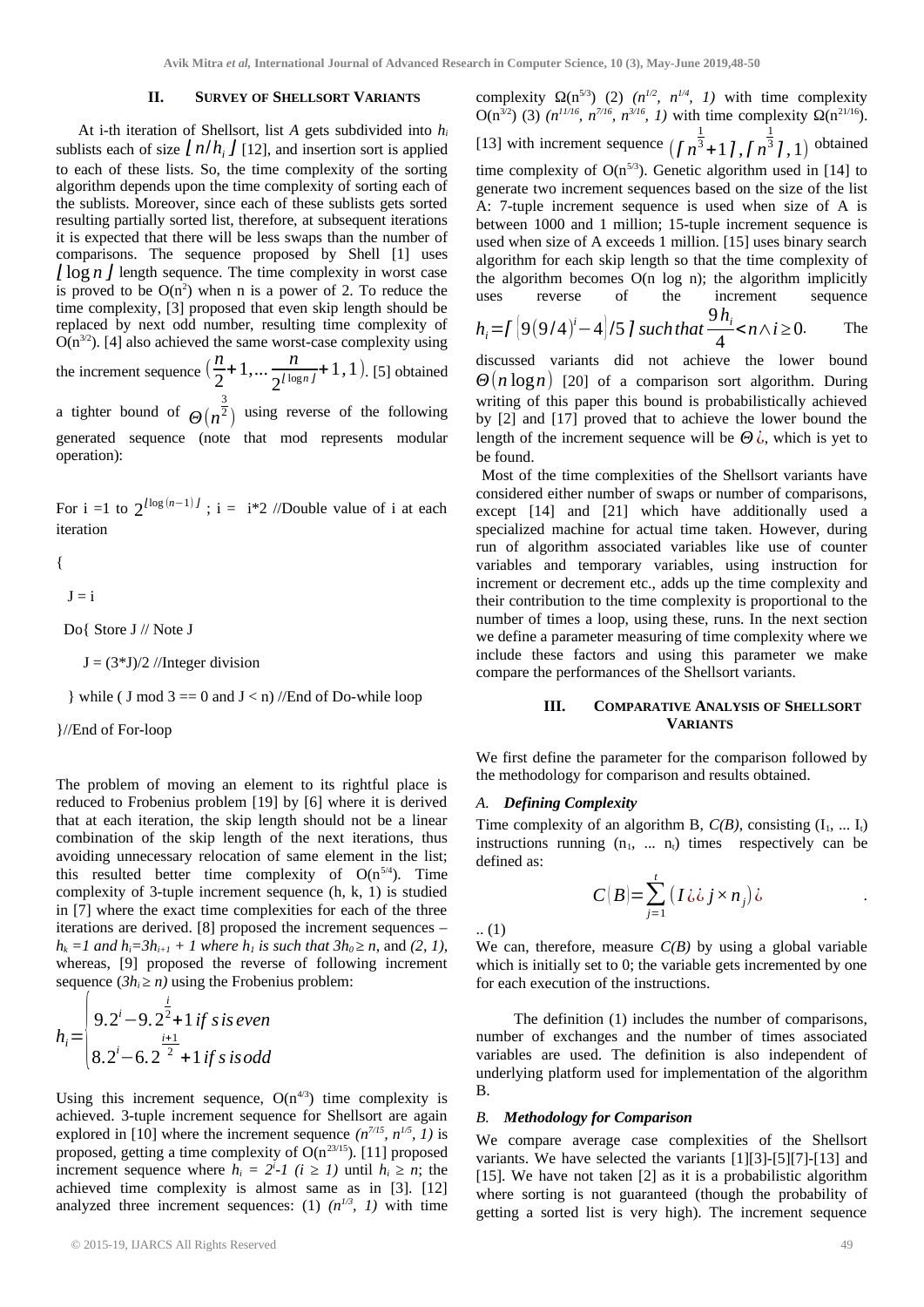generation of [6] is complex as it requires checking co-prime of two numbers, thus it can take more time to generate the increment sequence than actual sorting if the size of list to be sorted is high. Therefore we have not considered the variant in our analysis. Based on similar reason (time complexity of genetic algorithms are generally high), [14] is also not considered.

 We have implemented the selected Shellsort variants in Java programming language as generating random list of elements is easier in it. Each of the variants is implemented in a separate class. Objects are created for each of these variants in the main method and executed. During implementation we have not considered the time complexity of increment sequence generation as we are more inclined towards the time complexity of sorting (section I). To find time complexity of each Shellsort variant and size *n* of the list to be sorted, 1000 random lists are generated, the average of these 1000 runs are taken. *n* is varied from 500 to 10000 with interval of 500, that is, 20 values of *n* is taken. To ensure fairness of analysis among the selected variants, same 1000 lists for given *n* is fed into all the variants. Therefore, our analysis has used same  $20 \times 1000 =$ 20000 lists, for all the variants.

#### *C. Results*

We have plotted the obtained average of average-case time complexity in vertical axis and size of dataset in horizontal axis. The mapping of the labels used in plots is given in table I. The variation of time complexity with lists' size is shown in figure 1. To avoid overflow during measuring the time complexity of a variant, the variable used for the measure is incremented by 0.010 for a run of an observed instruction. So, the time complexities in figure are scaled down by 100.

From figure 1, it can be observed that the second increment sequence in [8] performed worst as it has used only two skiplengths and hence it nearly reduced to insertion sort which has time complexity  $O(n^2)$ . [9] performed best among the selected variants since: (1) the possibility that two consecutive skip length in increment sequences are co-primes is high, thereby avoiding unnecessary movement of an element of list; (2) the number of skip lengths for given *n* is close to *log n* as suggested by [17]. On similar reason, [1] and [15] (though [15] performed better than [1]) performed nearly as good as [9].

Table I. Labelling of Increment Sequences for Plot

| <b>Increment Sequence</b> | Label                        |
|---------------------------|------------------------------|
| $[1]$                     | <b>DLShell</b>               |
| [4]                       | PapernovStasevich            |
| [3]                       | LazarusFrank                 |
| [5]                       | Pratt                        |
| [7]                       | <b>ACCYao</b>                |
| [8]                       | Knuth1, Knuth2               |
| [9]                       | Sedgewick                    |
| [10]                      | JansonKnuth                  |
| $[11]$                    | Hibbard                      |
| $[12]$                    | Vitnayi1, Vitnayi2, Vitnayi3 |
| [13]                      | Weiss                        |
| [15]                      | Tokuda                       |



Figure 1. Comparison of Shellsort variants

#### **IV. CONCLUSION**

We have compared average case time complexity of variants of Shellsort algorithm and observed that the variants that uses increment sequences of length close to 1 tends to perform worse than those variants whose length of increment sequences is proportional or close to *log n*. Based on this fact increment sequence proposed by Sedgewick performed best among the other variants that we have considered. Therefore, we suggest use of Sedgewick's increment sequence for use in practical field.

#### **V. REFERENCES**

- [1] D.L.Shell, "A High Speed Sorting Procedure", Communications of the ACM, volume 2, issue 7, pp 30-32, July 1959. DOI: [10.1145/368370.368387.](http://doi.acm.org/10.1145/368370.368387)
- [2] Michael T. Goodrich, "Randomized Shellsort: A Simple Data-Oblivious Sorting Algorithm", Journal of the ACM, volume 58, issue 6, 2001.
- [3] R.M.Frank, R.B. Lazarus, "A High Speed Sorting Procedure", Communications of the ACM, volume 3, issue 1, pp 20-22, January 1960.
- [4] A.A.Papernov and G.Stasevich, "A Method of Information Sorting in Computer Memories", Problems in Information Transmission, volume 1, issue 3, pp 63-75, 1965.
- [5] V.R.Pratt, "Shellsort and Sorting Networks", No. Stan-CS-72- 260, Standford University CA Department of Computer Science, February 1972. Available from: <https://apps.dtic.mil/dtic/tr/fulltext/u2/740110.pdf>
- [6] Janet Incerpi and Robert Sedgewick, " Improved Upper Bounds on Shellsort", Journal of Computer and System Sciences, volume 31, issue 2, pp 210-224, October 1985.
- [7] Andrew Chi-Chih Yao, "An Analysis of (h, k, 1) Shellsort", Journal of Algorithms, volume 1, issue 1, pp 14-50, March 1980.
- [8] Donald. E. Knuth, "Art of Computer Programming: volume 3 Sorting and Searching", Second Edition, Addison-Wesley, 1998.
- [9] Robert Sedgewick, "A New Upper Bound for Shellsort", Journal of Algorithms, volume 7, issue 2, pp 159-173, June 1986.